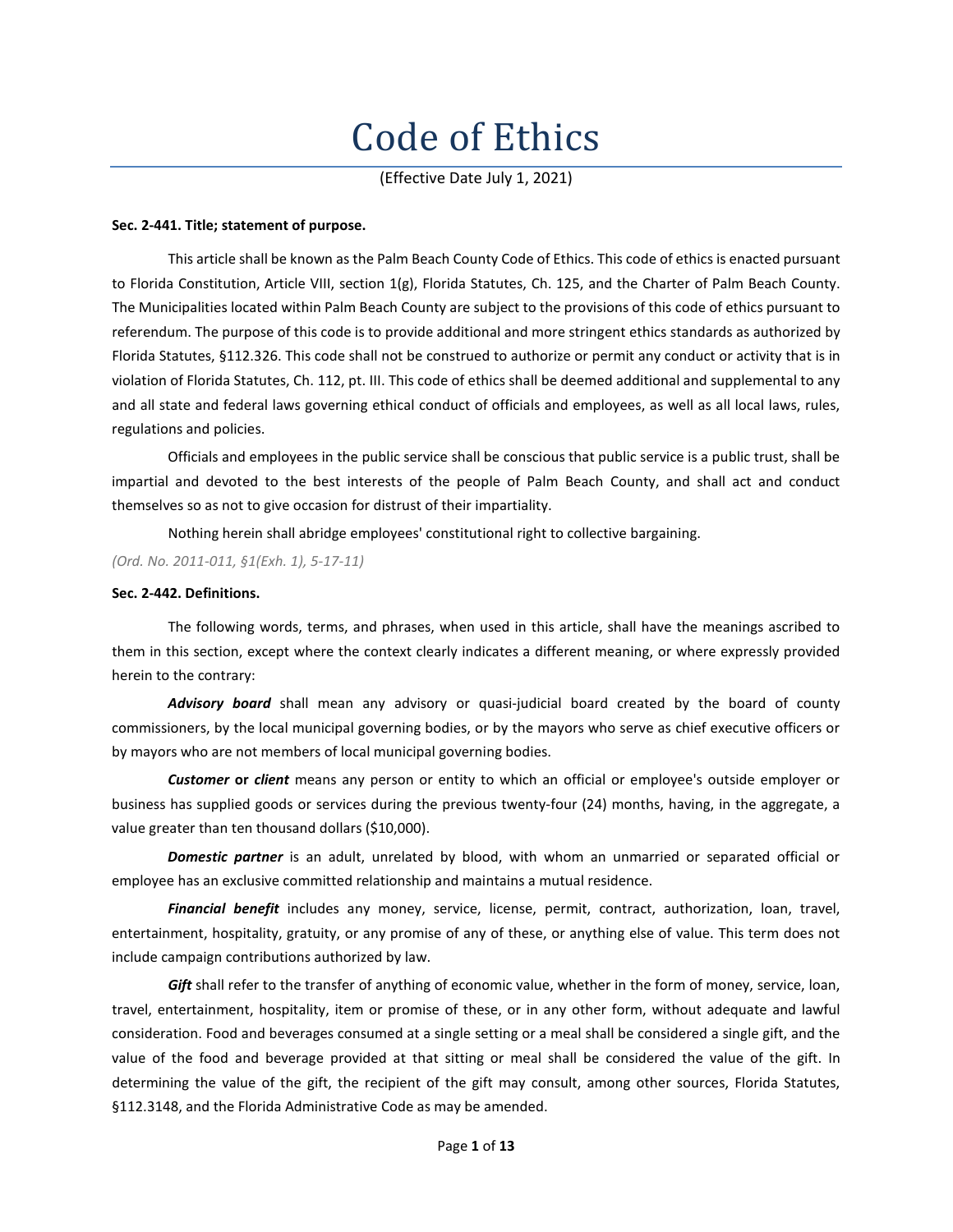*Household member* includes anyone whose primary residence is in the official or employee's home, including non-relatives who are not renters or employees of the head of the household.

*Inspector general* shall mean the office established in article XII of this chapter.

*Lobbying* shall mean seeking to influence a decision through oral or written communication or an attempt to obtain the goodwill of any county commissioner, any member of a local municipal governing body, any mayor or chief executive officer that is not a member of a local municipal governing body, any advisory board member, or any employee with respect to the passage, defeat or modification of any item which may foreseeably be presented for consideration to the advisory board, the board of county commissioners, or the local municipal governing body lobbied as applicable.

*Lobbyist* shall mean any person who is employed and receives payment, or who contracts for economic consideration, or who registers in the county's central lobbyist registration database or with any municipality, for the purpose of lobbying on behalf of a principal, and shall include an employee whose principal responsibility to the employer is overseeing the employer's various relationships with government or representing the employer in its contacts with government.

*"Lobbyist"* shall not include:

- (1) Any employee, contract employee, or independent contractor of a governmental agency or entity lobbying on behalf of that agency or entity, any elected local official when the official is lobbying on behalf of the governmental agency or entity which the official serves, or any member of the official's staff when such staff member is lobbying on an occasional basis on behalf of the governmental agency or entity by which the staff member is employed.
- (2) Any person who is retained or employed for the purpose of representing an employer, principal or client only during a publicly noticed quasi-judicial hearing or comprehensive plan hearing, provided the person identifies the employer, principal or client at the hearing, and providing that the person is not otherwise registered as a lobbyist in the county's central lobbyist registration database, or with any municipal lobbyist registration system when that municipality has its own lobbyist registration process.
- (3) Any expert witness who isretained or employed by an employer, principal or client to provide only scientific, technical or other specialized information provided in agenda materials or testimony only in public hearings, so long as the expert identifies the employer, principal or client at the hearing.
- (4) Any person who lobbies only in his or her individual capacity for the purpose of self-representation and without compensation.
- (5) Any employee, contract employee, or independent contractor of the Palm Beach County League of Cities, Inc., lobbying on behalf of that entity.

*Official* **or** *employee* means any official or employee of the county or the municipalities located within the county, whether paid or unpaid. The term "employee" includes but is not limited to all managers, department heads, and personnel of the county or the municipalities located within the county. The term also includes volunteers of the county or the municipalities located within the county when such volunteers exercise discretionary police, fire, or parking enforcement department authority. The term "employee" also includes the chief executive officer of the county or any municipality, who is not part of the local governing body. If the county or municipality utilizes and contracts for "privatized" chief administrative officers or chief executive officers, then the person providing such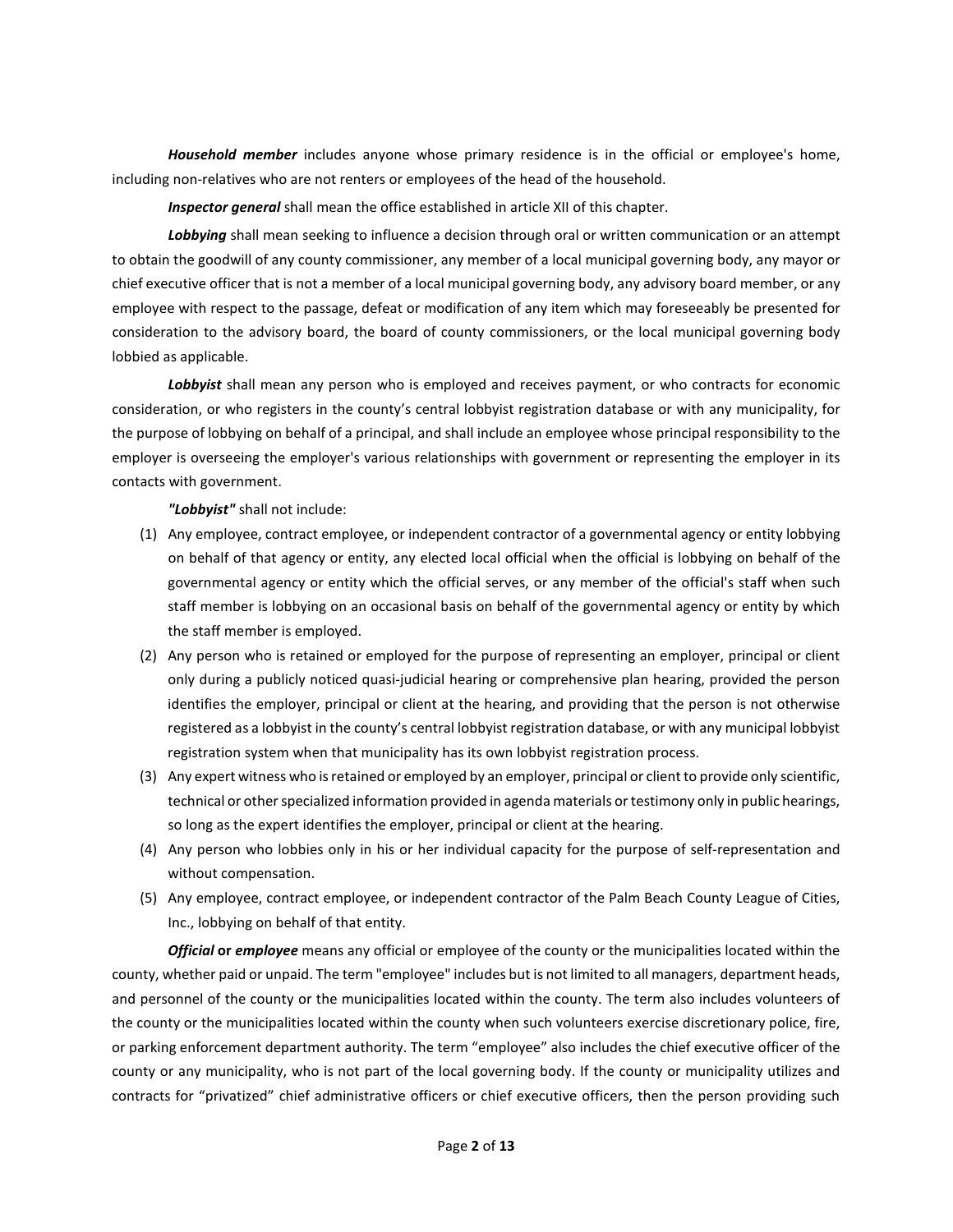services, or the officers, directors, and employees of any entity providing such services, shall be considered the employees of the county or municipality that he or she serves. However, it shall not include local government attorneys as defined in Florida Statutes § 112.313, or attorneys who render contracted services to the county or municipality that are limited in scope to a specific issue orsubject, to specific litigation, or to a specific administrative proceeding. The term "official" shall mean members of the board of county commissioners, a mayor, members of local municipal governing bodies, and members appointed by the board of county commissioners, members of local municipal governing bodies or mayors or chief executive officers that are not members of local municipal governing body, as applicable, to serve on any advisory, quasi-judicial, or any other board of the county, state, or any other regional, local, municipal, or corporate entity.

#### *Outside employer or business* includes:

- (1) Any entity, other than the county, the state, or any other federal, regional, local, or municipal government entity, of which the official or employee is a member, official, director, proprietor, partner, or employee, and from which he or she receives compensation for services rendered or goods sold or produced. For purposes of this definition, "compensation" does not include reimbursement for necessary expenses, including travel expenses; or
- (2) Any entity located in the county or which does business with or is regulated by the county or municipality as applicable, in which the official or employee has an ownership interest. For purposes of this definition, an "ownership interest" shall mean at least five (5) percent of the total assets or common stock owned by the official or employee or any combination of the official or employee's household members, spouse, child, step-child, brother, sister, parent or step-parent, or a person claimed as a dependent on the official or employee's latest individual federal tax return.
- (3) The term outside employer or business shall not apply to an employee who is employed by a certified bargaining agent solely to represent employees.

*Palm Beach County Commission on Ethics* means the commission established in section 2-254 et seq. to administer and enforce the ethics regulations set forth herein, and may also be referred to as the "commission on ethics" in this article.

*Persons and entities* shall be defined to include all natural persons, firms, associations, joint ventures, partnerships, estates, trusts, business entities, syndicates, fiduciaries, corporations, and all other organizations.

*Principal* shall mean the person or entity a lobbyist represents, including a lobbyist's employer, for the purpose of lobbying.

*Relative* unless otherwise specified in this article, means an individual who is related to an official or employee as father, mother, son, daughter, brother, sister, uncle, aunt, first cousin, nephew, niece, husband, wife, father-in-law, mother-in-law, son-in-law, daughter-in-law, brother-in-law, sister-in-law, stepfather, stepmother, stepson, stepdaughter, stepbrother, stepsister, half-brother, half-sister, grandparent, great grandparent, grandchild, great grandchild, step grandparent, step great grandparent, step grandchild, step great grandchild, person who is engaged to be married to the official or employee or who otherwise holds himself or herself out as or is generally known as the person whom the official or employee intends to marry or with whom the official or employee intends to form a household, or any other natural person having the same legal residence as the official or employee.

*Transaction* shall refer to the purchase or sale by the county or municipality of goods or services for a consideration.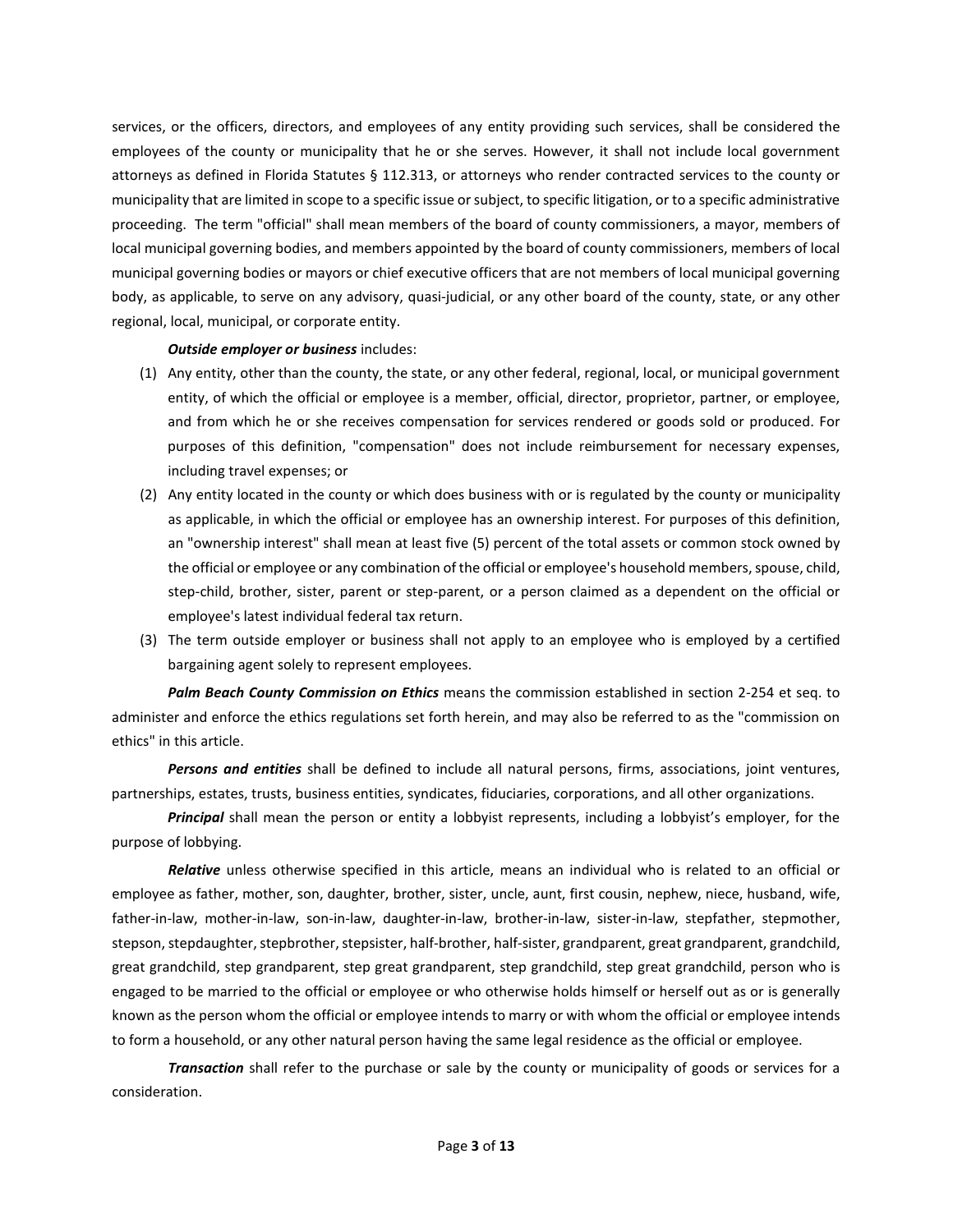*Vendor* means any person or entity who has a pending bid proposal, an offer or request to sell goods or services or to sell or lease real or personal property, or who currently sells goods or services, or sells or leases real or personal property to the county or municipality involved in the subject contract or transaction as applicable. For the purposes of this definition, a vendor entity includes an owner, director, manager or employee. Currently sells goods or services shall mean the period of time of an actual transaction or contract between a vendor and the government entity if such transaction or contract exceeds \$500. Where no formal contract exists for the sale or lease of goods and services, it shall include the period of time from the point the government entity orders or otherwise agrees to purchase goods and services from a vendor, to the point that all obligations on the part of both the vendor and the government entity have been satisfied by delivery of the goods and/or services by the vendor, and payment has been received for those goods and services by the vendor, and where no other obligations by either party concerning the purchase of the goods and/or services remain unsatisfied. However, it shall not include any warranty period provided by the vendor once payment for the goods and services has been received and the goods and services have been delivered, even where an obligation to provide warranty service on the part of the vendor shall exist.

## *(Ord. No. 2011-011, §1(Exh. 1), 5-17-11, 4-6-21)*

## **Sec. 2-443. Prohibited conduct.**

- (a) *Misuse of public office or employment.* An official or employee shall not use his or her official position or office, or take or fail to take any action, or influence others to take or fail to take any action, or attempt to do any of these things, in a manner which he or she knows or should know with the exercise of reasonable care will result in a special financial benefit, not shared with similarly situated members of the general public, for any of the following persons or entities:
	- (1) Himself or herself;
	- (2) His or her spouse or domestic partner, household member or persons claimed as dependents on the official or employee's latest individual federal income tax return, or the employer or business of any of these people;
	- (3) A sibling or step-sibling, child or step-child, parent or step-parent, niece or nephew, uncle or aunt, or grandparent or grandchild of either himself or herself, or of his or her spouse or domestic partner, or the employer or business of any of these people;
	- (4) An outside employer or business of his or hers, or of his or her spouse or domestic partner, or someone who is known to such official or employee to work for such outside employer or business;
	- (5) A customer or client of the official or employee's outside employer or business;
	- (6) A substantial debtor or creditor of his or hers, or of his or her spouse or domestic partner— "substantial" forthese purposesshall mean at least ten thousand dollars(\$10,000) and shall not include forms of indebtedness, such as a mortgage and note, or a loan between the official or employee and a financial institution;
	- (7) A civic group, union, social, charitable, or religious organization, or other organization of which he or she (or his or her spouse or domestic partner) is an officer or director. However, this sub-section shall not apply to any official or employee who is required to serve on the board of directors of any organization solely based on his or her official position (ex-officio), regardless of whether he or she has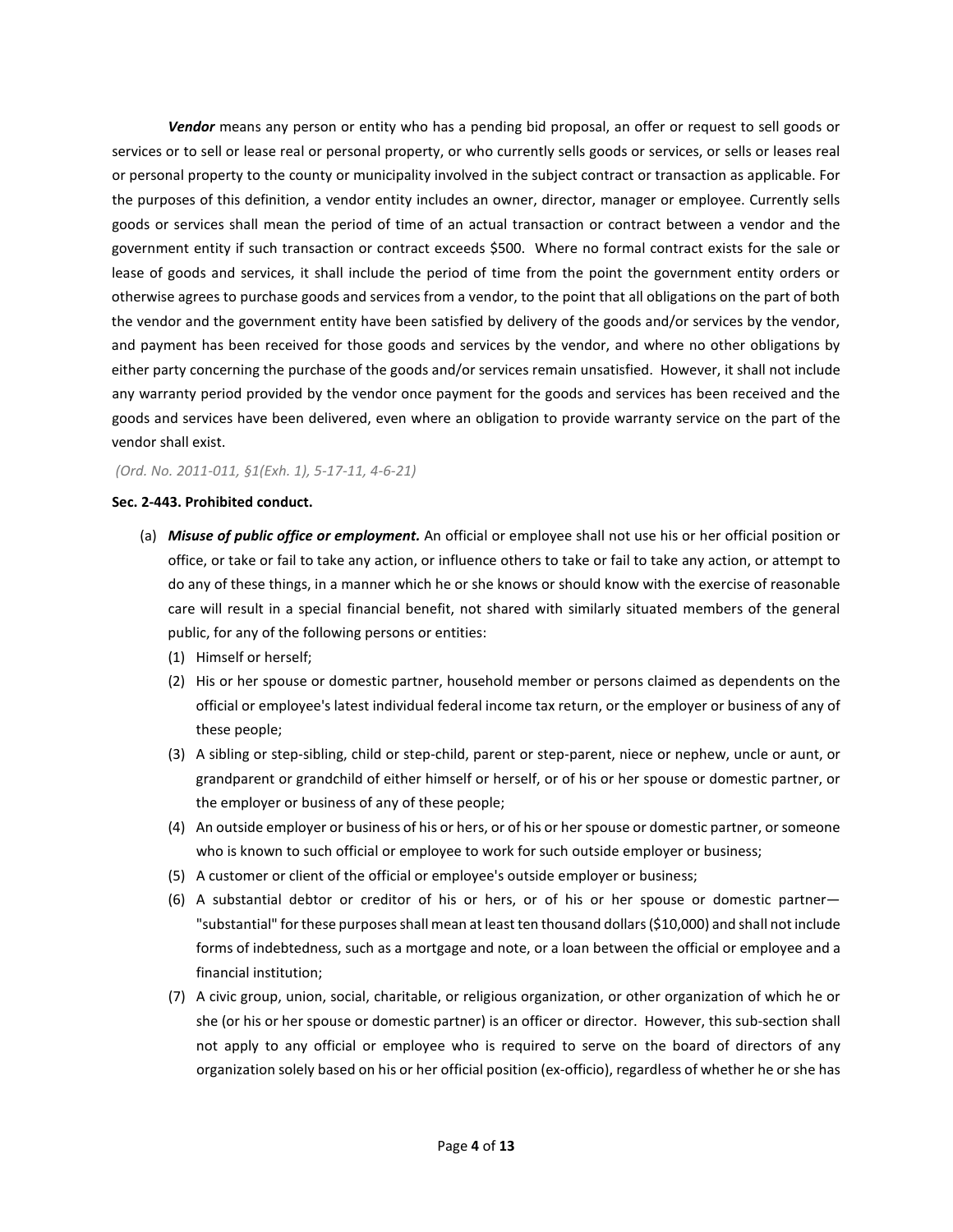voting rights on the board, and who receives no financial compensation for such service on the board of directors, and otherwise has no personal ownership interest in the organization.

- (b) *Corrupt misuse of official position.* An official or employee shall not use or attempt to use his or her official position or office, or any property or resource which may be within his or her trust, to corruptly secure or attempt to secure a special privilege, benefit, or exemption for himself, herself, or others. For the purposes of this subsection, "corruptly" means done with a wrongful intent and for the purpose of obtaining, or compensating or receiving compensation for, any benefit resulting from some act or omission of an official or employee which is inconsistent with the proper performance of his or her public duties.
- (c) *Disclosure of voting conflicts.* County and municipal officials as applicable shall abstain from voting and not participate in any matter that will result in a special financial benefit as set forth in subsections (a)(1) through (7) above. The term "participate" as used in this section shall be defined as: "To take any action, or to influence othersto take any action, or to attempt to do any of these things, in order to affect the passage or defeat of the specific matter before the voting body in which the official is required to abstain from voting." The official shall publicly disclose the nature of the conflict and when abstaining from the vote, shall complete and file a State of Florida Commission on Ethics Conflict Form 8B pursuant to the requirements of Florida Statutes, §112.3143. Simultaneously with filing Form 8B, the official shall submit a copy of the completed form to the county commission on ethics. Officials who abstain and disclose a voting conflict as set forth herein, shall not be in violation of subsection (a), provided the official does not otherwise use his or her office to take or fail to take any action, or influence others to take or fail to take any action, in any other manner which he orshe knows or should know with the exercise of reasonable care will result in a special financial benefit, not shared with similarly situated members of the general public, as set forth in subsections (a)(1) through (7).
- (d) *Contractual relationships.* No official or employee shall enter into any contract or other transaction for goods or services with his or her respective county or municipality. This prohibition extends to all contracts or transactions between the county or municipality as applicable or any person, agency or entity acting for the county or municipality as applicable, and the official or employee, directly or indirectly, or the official or employee's outside employer or business. Any such contract, agreement, or business arrangement entered into in violation of this subsection may be rescinded or declared void by the board of county commissioners pursuant to section 2-448(c) or by the local municipal governing body pursuant to local ordinance as applicable. This prohibition shall not apply to employees who enter into contracts with Palm Beach County or a municipality as part of their official duties with the county or that municipality. This prohibition also shall not apply to officials or employees who purchase goods from the county or municipality on the same terms available to all members of the public. This prohibition shall also not apply to advisory board members provided the subject contract or transaction is disclosed at a duly noticed public meeting of the governing body and the advisory board member's board provides no regulation, oversight, management, or policy-setting recommendations regarding the subject contract or transaction.
- (e) *Exceptions and waiver.* The requirements of subsection (d) above may be waived as it pertains to advisory board members where the advisory board member's board is purely advisory and provides regulation, oversight, management, or policy-setting recommendations regarding the subject contract or transaction. No waiver shall be allowed where the advisory board member's board is not purely advisory and provides regulation, oversight, management, or policy-setting recommendations regarding the subject contract or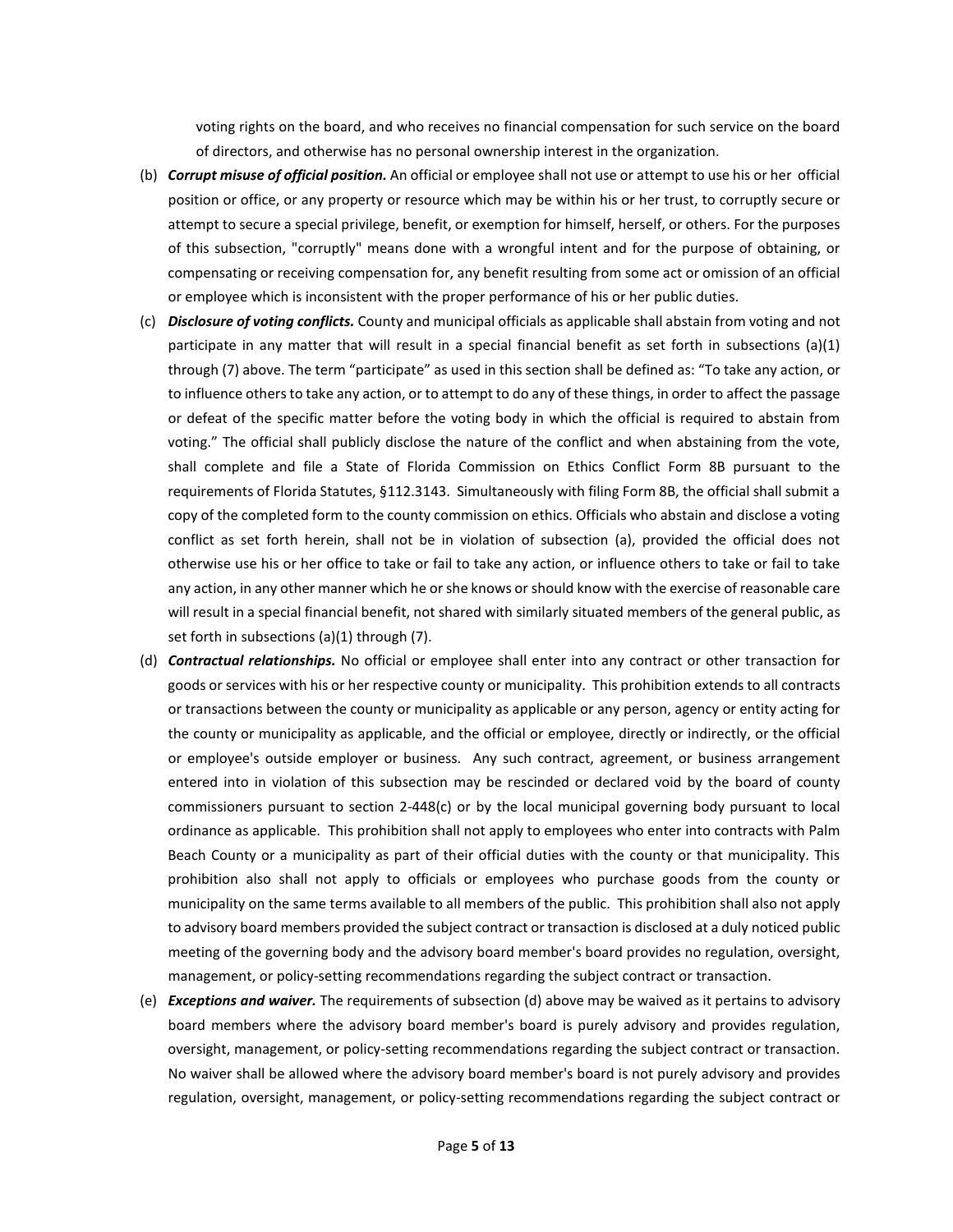transaction. Waiver may be effected by the board of county commissioners or by the local municipal governing body as applicable upon full disclosure of the contract or transaction prior to the waiver and an affirmative vote of a majority plus one (1) of the total membership of the board of county commissioners or the local municipal governing body as applicable. In instances in which appointment to the advisory board is made by an individual, waiver may be effected, after full disclosure of the contract or transaction at a public hearing, by the appointing person. In addition, no official or employee shall be held in violation of subsection (d) if:

- (1) The business is awarded under a system of sealed, competitive bidding to the lowest bidder and:
	- a. The official or employee, or his or her relative or household member, has in no way participated in the determination of the bid specifications or the determination of the lowest bidder;
	- b. The official or employee, or his or her relative or household member, has in no way used or attempted to use the official or employee's influence to persuade the agency, governmental entity or any personnel thereof to enter such a contract other than by the mere submission of the bid; and
	- c. The official or employee, prior to or at the time of the submission of the bid, has filed a statement with the supervisor of elections and the commission on ethics, disclosing the nature of the interest in the outside employer or business submitting the bid.
- (2) An emergency purchase or contract, which would otherwise violate a provision of subsection (d), must be made in order to protect the health, safety, or welfare of the citizens of the county or municipality as applicable.
- (3) The outside employer or businessinvolved isthe only source ofsupply within the county or municipality under applicable law or county or municipal policy, and there is full disclosure by the official or employee of his or her interest in the outside employer or business to the county or municipality as applicable and the ethics commission prior to the purchase, rental, sale, leasing, or other business being transacted.
- (4) The total amount of the contracts or transactions in the aggregate between the outside employer or business and the county or municipality as applicable does not exceed five hundred dollars (\$500) per calendar year.
- (5) Notwithstanding any provision to the contrary, subsection (d) shall not be construed to prevent an employee from seeking part-time employment with an outside employer who has entered into a contract for goods or services with the county or municipality as applicable provided that:
	- a. The employee or his or her spouse, domestic partner, household member, or relative does not work in the county or municipal department as applicable which will enforce, oversee or administer the subject contract; and
	- b. The outside employment would not interfere with or otherwise impair his or her independence of judgment or otherwise interfere with the full and faithful performance of his or her public duties to the county or municipality as applicable; and
	- c. The employee or his or her spouse, domestic partner, household member, or relative has not participated in determining the subject contract requirements or awarding the contract; and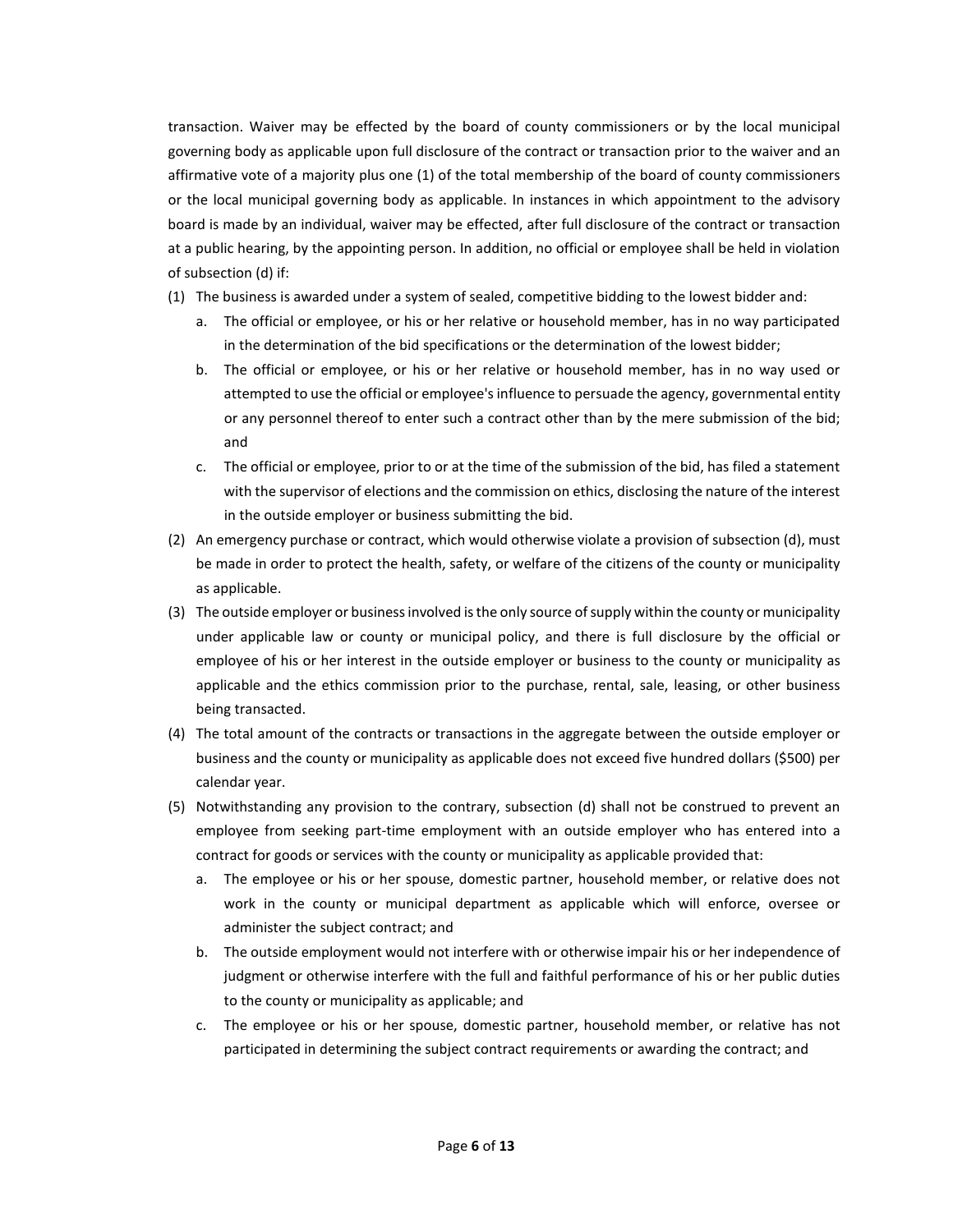- d. The employee's job responsibilities and job description will not require him or her to be involved in the outside employer's contract in any way including, but not limited to, its enforcement, oversight, administration, amendment, extension, termination or forbearance; and
- e. The employee demonstrates compliance with applicable county or municipal policy regarding outside employment and obtains written permission from his or her supervisor; and
- f. The employee has obtained a conflict of interest waiver signed by the chief administrative officer, or his or her designee, and the employee's direct supervisor, or his or her designee, based on a finding that no conflict exists. The employee shall submit the request for waiver in writing and under oath or affirmation on an approved form provided by the commission on ethics. The document shall contain written acknowledgment of compliance with the provisions of subsection (5)a. through (5)e. of this subsection, together with such pertinent facts and relevant documents that support such waiver. A waiver under this subsection must be approved by both the employee's direct supervisor and the chief administrative officer of the county or municipality or their designees. The county or municipality shall record such waiver in the employee's personnel file and shall submit a copy of the waiver and all related documents to the commission on ethics. The commission on ethics in its discretion may elect to review, comment on, or investigate any waiver. The commission on ethics review or investigation shall not delay an employee's ability to take the part-time employment.
- g. *Official law enforcement or fire rescue overtime or extra duty details approved by the county or municipality of the employee.* The provisions of subsection (d) shall be waived for outside employment when that employment consists of a certified police agency extra duty detail or a certified firefighter or paramedic extra duty detail when contracted or administered by the police or fire rescue agency as applicable. For the purpose of thissubsection, all records of external, extra duty or overtime security details, including supervisor approval, identity of contracting parties, and including time, date and manner of detail shall be maintained by the individual contracting or administrating police or fire rescue agency, records of which shall be accessible to the public subject to state public records disclosure exemptions.
- (f) *Accepting travel expenses.* No official or employee shall accept, directly or indirectly, any travel expenses including, but not limited to, transportation, lodging, meals, registration fees and incidentals from any county or municipal contractor, vendor, service provider, bidder or proposer as applicable. The board of county commissioners or local municipal governing body as applicable may waive the requirements of this subsection by a majority vote of the board or local municipal governing body. The provisions of this subsection shall not apply to travel expenses paid by other governmental entities or by organizations of which the county or municipality as applicable is a member if the travel is related to that membership.
- (g) *Contingent fee prohibition.* No person shall, in whole or in part, pay, give or agree to pay or give a contingency fee to another person. No person shall, in whole or in part, receive or agree to receive a contingency fee. As used herein, "contingency fee" means a fee, bonus, commission, or nonmonetary benefit as compensation, which is dependent on or in any way contingent on the passage, defeat, or modification of: an ordinance, resolution, action or decision of the board of county commissioners or local municipal governing body as applicable, any employee authorized to act on behalf of the board of county commissioners or local municipal governing body as applicable, the county administrator or municipal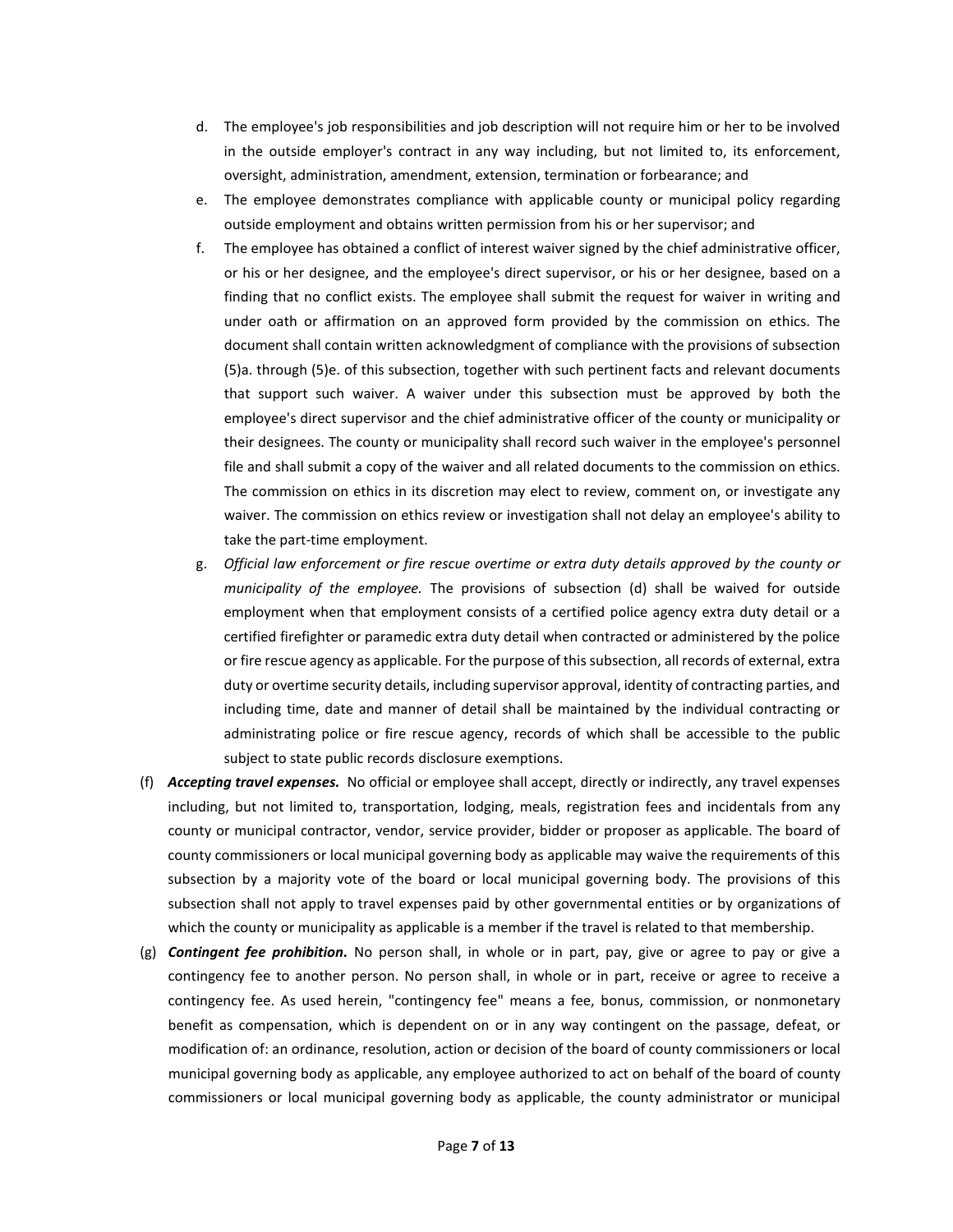administrator as applicable, or any action or decision of an advisory board or committee. This prohibition does not apply to real estate brokers when acting in the course of their profession as regulated by Florida Statutes, §§475.001—475.5018, as may be amended. Nothing in this section may be construed to prohibit any salesperson from engaging in legitimate government business on behalf of a company from receiving compensation or commission as part of a bona fide contractual arrangement with that company provided such compensation or commission is ordinary and customary in the industry. Nothing in this section may be construed to prohibit an attorney from representing a client in a judicial proceeding or formal administrative hearing pursuant to a contingent fee arrangement if allowed by the rules of the Florida Bar.

- (h) *Honesty in applicationsfor positions.* No person seeking to become an official or employee, orseeking any promotion or job reassignment within the public entity that currently employs them, or seeking to enter into a contract or otherwise seeking to provide goods or services to the county or municipality as applicable, may make any false statement, submit any false document, or knowingly withhold information about wrongdoing in connection with employment by or services to the county or municipality as applicable.
- (i) *Disclosure or use of certain information.* A current or former official or employee shall not disclose or use information not available to members of the general public and gained by reason of his or her official position, except for information relating exclusively to governmental practices, for his or her personal gain or benefit or for the personal gain or benefit of any other person.

## *(Ord. No. 2011-011, §1(Exh. 1), 5-17-11, 4-6-21)*

## **Sec. 2-444. Gift law.**

- (a) (1) No county commissioner, member of a local governing body, mayor or chief executive when not a member of the governing body, or employee, or any other person or business entity on his or her behalf, shall knowingly solicit or accept directly or indirectly, any gift with a value of greater than one hundred dollars (\$100) in the aggregate for the calendar year from any person or business entity that the recipient knows, or should know with the exercise of reasonable care, is a vendor, lobbyist, or any principal or employer of a lobbyist who lobbies, sells, or leases to the county or municipality as applicable.
	- (2) No vendor, lobbyist, or principal or employer of a lobbyist that lobbies, sells, or leases to the county or a municipality as applicable, shall knowingly give, directly or indirectly, any gift with a value greater than one hundred dollars (\$100) in the aggregate for the calendar year to a person who the vendor, lobbyist, or principal knows, or should know with the exercise of reasonable care, is an official or employee of that county or municipality. For the purposes of this subsection (a)(2), the term vendor also includes any person or entity that, because of the nature of their business, may respond to an invitation to bid, request for proposal or other procurement opportunity that has been published by the county or a municipality.
- (b) (1) No advisory board member, or any other person on his or her behalf, shall knowingly solicit or accept directly or indirectly, any gift with a value of greater than one hundred dollars (\$100) in the aggregate for the calendar year from any person or business entity that the recipient knows, or should know with the exercise of reasonable care, is a vendor, lobbyist, or any principal or employer of a lobbyist, who lobbies, sells, or leases to the recipient's advisory board or any county or municipal department as applicable that is subject in any way to the advisory board's authority, influence or advice.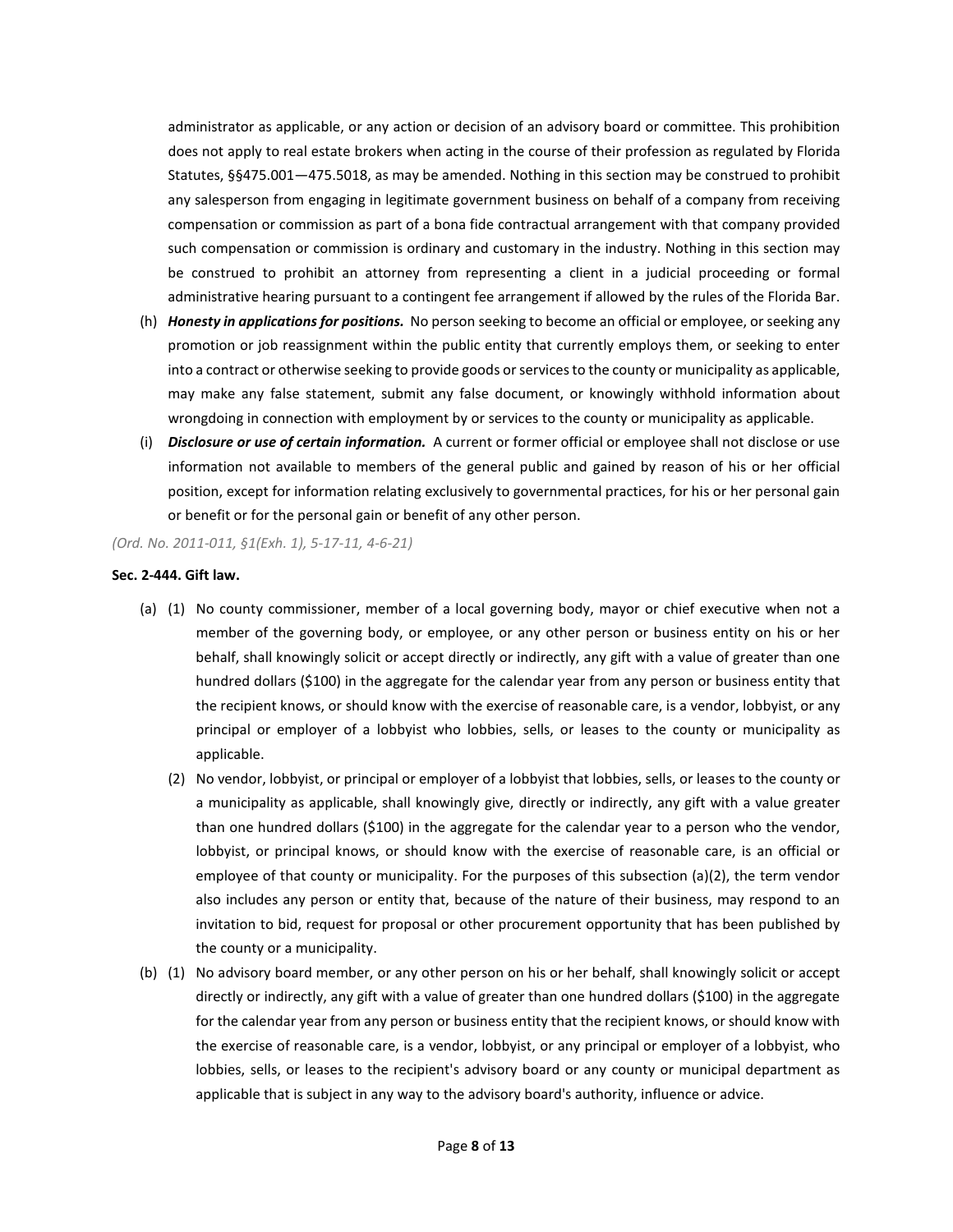- (2) No vendor, lobbyist, or principal or employer of a lobbyist who lobbies, sells, or leases to an advisory board or any county or municipal department as applicable that is subject in any way to the advisory board's authority, influence or advice, shall knowingly give, directly or indirectly, any gift with a value greater than one hundred dollars (\$100) in the aggregate for the calendar year to a person who the vendor, lobbyist, or principal knows, or should know through the exercise of reasonable care, is a member of that advisory board. For the purposes of this subsection (b)(2), the term vendor also includes any person or entity that, because of the nature of their business, may respond to an invitation to bid, request for proposal or other procurement opportunity that has been published by the county or a municipality.
- (c) No county commissioner, member of a local governing body, mayor or chief executive officer when not a member of the governing body, or employee, or any other person or business entity on his or her behalf, shall knowingly solicit a gift of any value from any person or business entity that the recipient knows, or should know with the exercise of reasonable care, is a vendor, lobbyist, or any principal or employer of a lobbyist who lobbies, sells, or leases to the county or municipality as applicable, where the gift is for the personal benefit of the official or employee, another official or employee, or any relative or household member of the official or employee. No advisory board member or any other person or business entity on his or her behalf, shall knowingly solicit a gift of any value from any person or business entity that the recipient knows, or should know with the exercise of reasonable care, is a vendor, lobbyist, or any principal or employer of a lobbyist who lobbies, sells, or leases to the recipient's advisory board or any county or municipal department as applicable that is subject in any way to the advisory board's authority, influence or advice, where the gift is for the personal benefit of the advisory board member, another advisory board member, another official or employee, or any relative or household member of the official or employee.
- (d) For purposes of this section, a principal or employer of a lobbyist shall include any officer, partner or director of the principal or employer entity, or any employee of a principal or employer who is not an officer, partner or director, provided that the employee knows orshould know with the exercise of reasonable care that the principal or employer employs a lobbyist.
- (e) No person or entity shall offer, give, or agree to give an official or employee a gift, and no official or employee shall accept or agree to accept a gift from a person or entity, because of:
	- (1) An official public action taken or to be taken, or which could be taken;
	- (2) A legal duty performed or to be performed or which could be performed; or
	- (3) A legal duty violated or to be violated, or which could be violated by any official or employee.
- (f) Gift reports. Any official or employee who receives a gift in excess of one hundred dollars  $(\$100)$  shall report that gift in accordance with this section.
	- (1) *Gift reportsfor officials and employeesidentified by state law asreporting individuals.* Those persons required to report gifts pursuant to state law shall report those gifts in the manner provided by Florida Statutes, §112.3148, as may be amended, including, but not limited to, the state's definition of gift, exceptions thereto, and gift valuations. The county code of ethics' definition of gift and exceptions thereto shall not be used by reporting individuals to complete and file state gift reporting disclosures. When a state reporting individual files or is required to file a gift report with the state, a copy of each report shall also be filed with the county commission on ethics no later than ten (10) days after the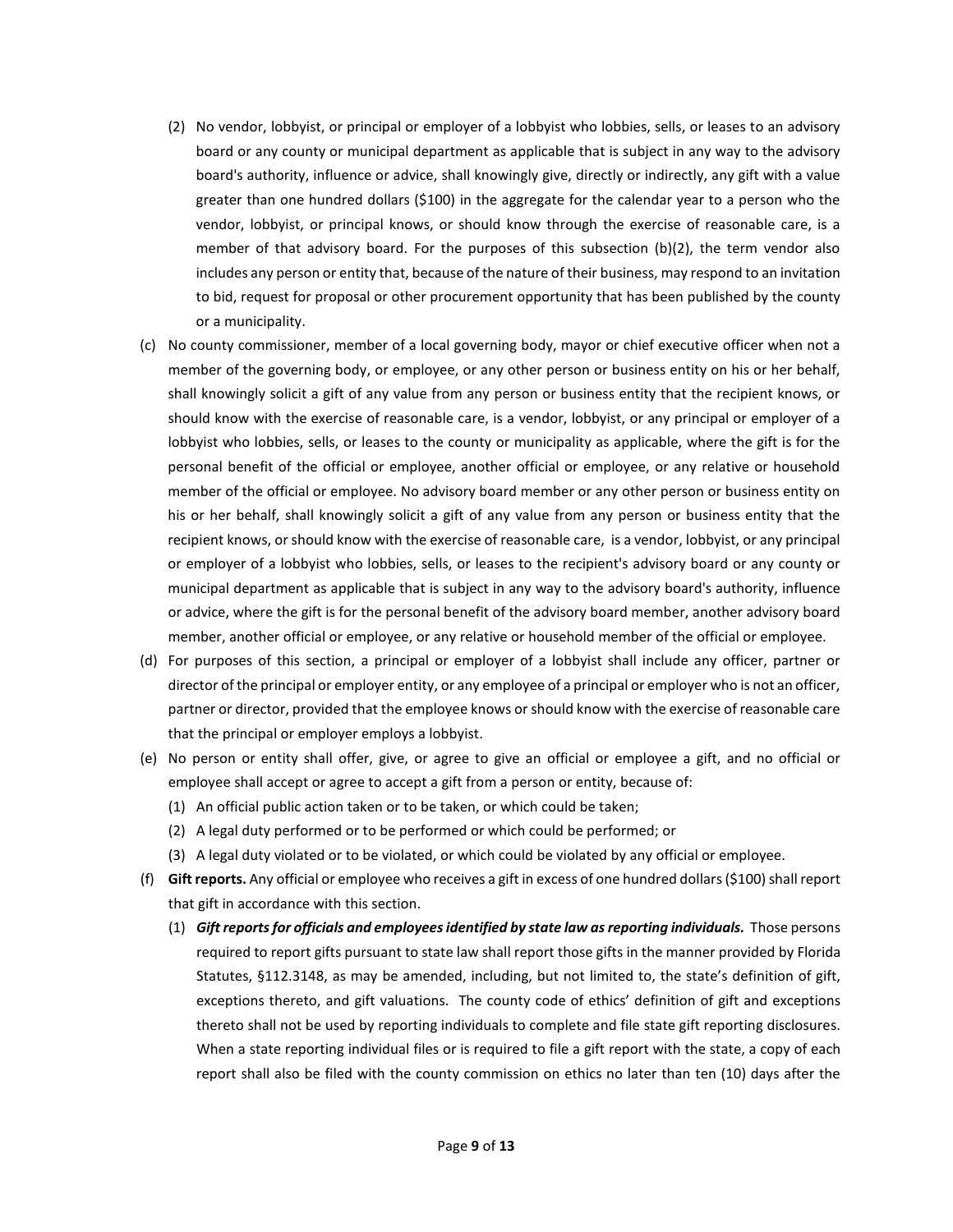report is filed with the state. Failure to file a State of Florida Quarterly Gift Disclosure Form with the county commission on ethics within the required timeframe shall be a violation of this section.

- (2) *All other officials and employees who are not reporting individuals under state law.*
	- a. *Personal gifts.* All officials and employees who are not reporting individuals under state law are not required to report gifts in excess of one hundred dollars (\$100) so long as those gifts are given to the official or employee by a personal friend or co-worker and the circumstances demonstrate that the motivation for the gift was the personal or social relationship rather than an attempt to obtain the goodwill or otherwise influence the official or employee in the performance of his or her official duties. Factors to be considered in determining whether a gift was motivated by a personal or social relationship may include but shall not be limited to: whether the relationship began before or after the official or employee obtained his or her office or position; the prior history of gift giving between the individuals; whether the gift was given in connection with a holiday or other special occasion; whether the donor personally paid for the gift or sought a tax deduction or business reimbursement; and whether the donor gave similar gifts to other officials or employees at or near the same time. If the personal friend or co-worker is a vendor, lobbyist or principal or employer of a lobbyist that lobbies the county or municipality as applicable, then the official or employee shall not accept a gift in excess of one hundred dollars (\$100) in accordance with subsections  $(a)(1)$  and  $(b)(1)$ .
	- b. *All other gifts.* All officials or employees who are not reporting individuals under state law and who receive any gift in excess of one hundred dollars (\$100), which is not otherwise excluded or prohibited pursuant to this subsection, shall complete and submit an annual gift disclosure report with the county commission on ethics no later than January 31 of each year for the previous calendar year (January 1 through December 31). All officials or employees, who are not reporting individuals under state law and who do not receive a gift in excess of one hundred dollars (\$100) during a given reporting period shall not file an annual gift disclosure report. The annual gift disclosure report shall be created by the county commission on ethics and shall be in a form substantially similar in content as that required by state law. The county code of ethics' definition of gift and exceptions thereto shall be used by non-state-reporting individuals in completing and filing annual gift disclosure reports required by this section.
- (g) Exceptions. For the purposes of this section, the following shall not be considered a gift:
	- (1) Political contributions specifically authorized by state or federal law;
	- (2) Gifts from any relatives, domestic partners, and dependents named on the official's or employee's latest federal income tax return, or one's household member;
	- (3) Awards for professional or civic achievement;
	- (4) Materials such as books, reports, periodicals or pamphlets that are solely informational or of an advertising nature;
	- (5) Gifts solicited or accepted by county or municipal officials or employees as applicable on behalf of the county or municipality in performance of their official duties for use solely by the county or municipality for a public purpose;
	- (6) Publicly advertised offers for goods or services from a vendor under the same terms and conditions as are offered or made available to the general public;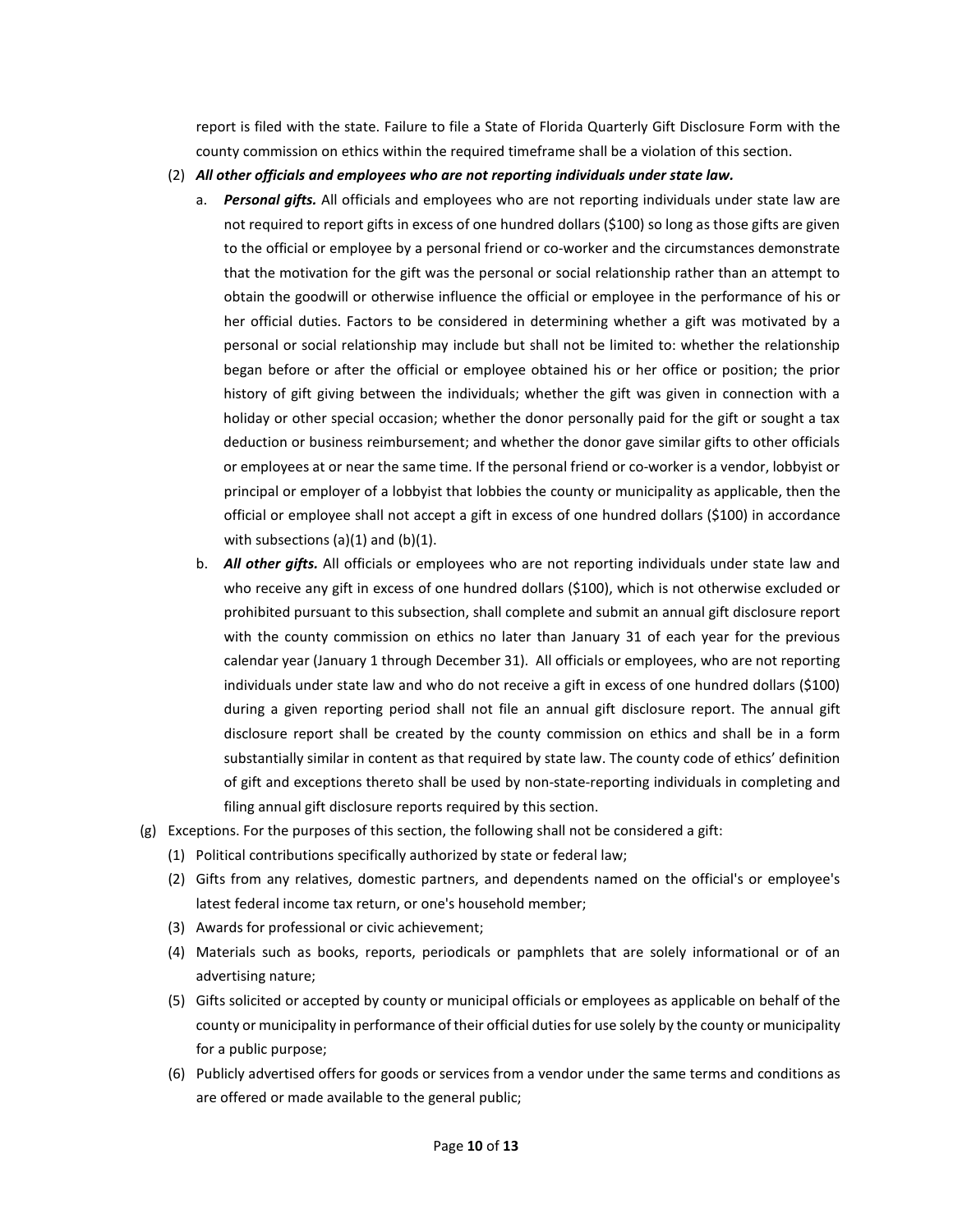- (7) Inheritance or other devise;
- (8) Registration fees and other related costs associated with educational or governmental conferences, meetings or seminars and travel expenses either properly waived or inapplicable pursuant to section 2-443(f), provided that attendance is for governmental purposes, and attendance is related to his or her duties and responsibilities as an official or employee of the county or municipality;
- (9) A ticket, pass or admission in connection with public events, appearances or ceremonies related to official county or municipal business, if furnished by a nonprofit sponsor organization of such public event, or if furnished pursuant to a contract between the event's non-profit sponsor and the county or municipality as applicable, provided the sponsor organization does not employ a lobbyist, and further provided the ticket, pass or admission is given by a representative of the sponsor organization who is not otherwise a lobbyist or a principal or employer of a lobbyist. Notwithstanding the exception as provided in this subsection, the ticket, pass, or admission must be disclosed in accordance with the gift law reporting requirements of subsections (f)(1) and (f)(2);
- (10) Expenditures made in connection with an eventsponsored by a nonprofit organization funded in whole or in part with public funds whose primary function is to encourage and attract tourism or other business opportunities for the benefit of Palm Beach County or the municipalities as applicable, provided the sponsor organization does not employ a lobbyist, and further provided that the invitation to the event is made by a representative of the sponsor organization and the representative is not otherwise a lobbyist or a principal or employer of a lobbyist. Notwithstanding the exception as provided in this subsection, the expenditure must be disclosed in accordance with the gift law reporting requirements of subsections (f)(1) and (f)(2).
- (h) Solicitation of contributions on behalf of a non-profit charitable organization.
	- (1) Notwithstanding the prohibition on gifts as outlined in subsections (a) and (b), the solicitation of funds by a county or municipal official or employee for a non-profit charitable organization, as defined under the Internal Revenue Code, is permissible so long as there is no quid pro quo or other special consideration, including any direct or indirect special financial benefit to the official or employee or to the person or entity being solicited. The solicitation by an official or employee as contemplated herein, is expressly prohibited if made to any person or entity with a pending application for approval or award of any nature before the county or municipality as applicable.
	- (2) To promote the full and complete transparency of any such solicitation, officials and employees shall disclose, on a form provided by the commission on ethics, the name of the charitable organization, the event for which the funds were solicited, the name of any person or entity that was contacted regarding a solicitation or pledge by the official or employee, and the amount of the funds solicited or pledged if known. The form shall be completed legibly and shall be filed with the commission on ethics. The form shall be filed within thirty (30) days from the occurrence of the event for which the solicitation was made, or if no event, within thirty (30) days from the occurrence of the solicitation.

*(Ord. No. 2011-011, §1(Exh. 1), 5-17-11, 4-6-21)*

## **Sec. 2-445. Anti-nepotism law.**

An official may not appoint, employ, promote, advance, or advocate for appointment, employment, promotion, or advancement in or to a position in the county or municipality as applicable in which the official is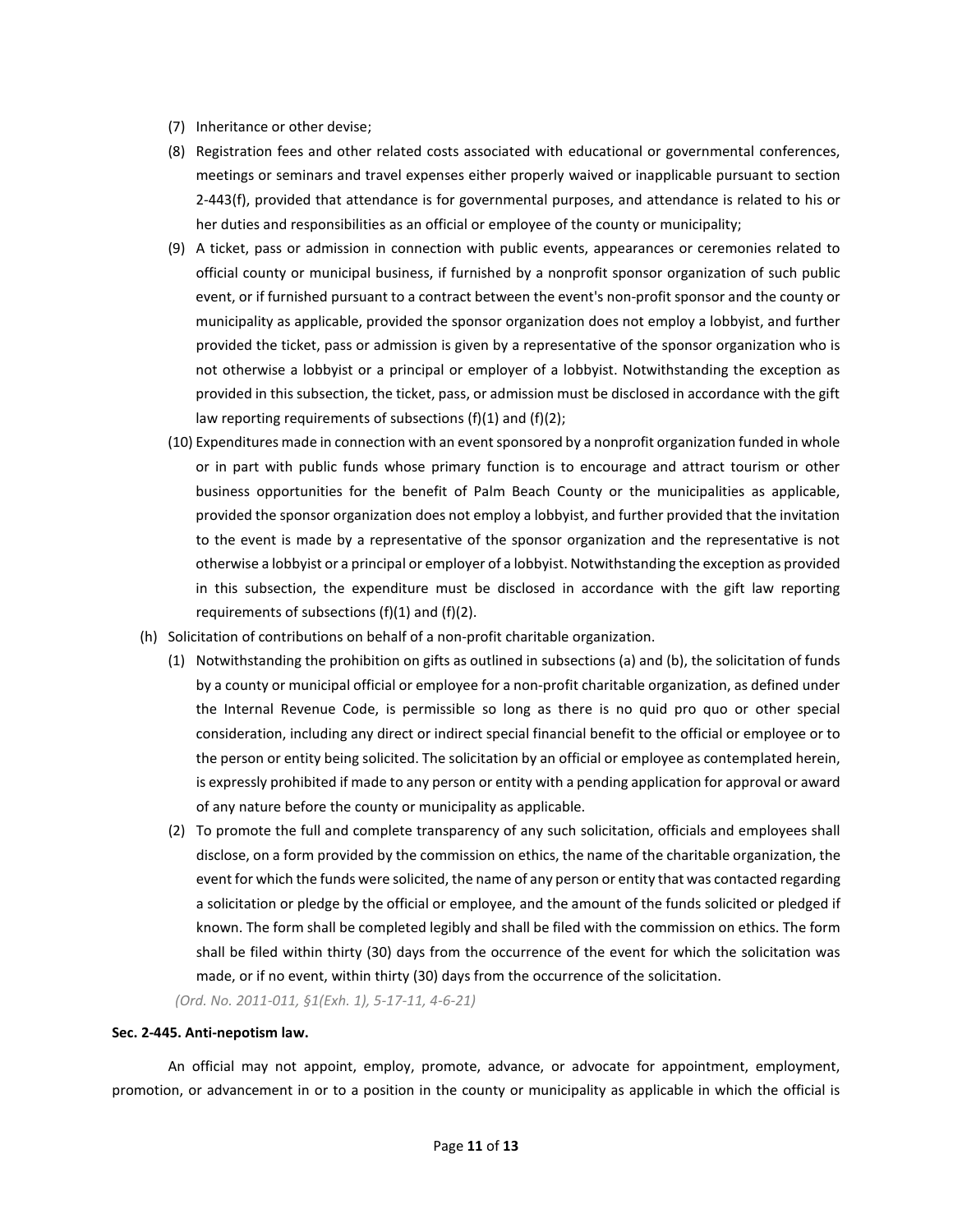serving or over which the official exercises jurisdiction or control, any individual who is a relative or domestic partner of the official. An individual may not be appointed, employed, promoted, or advanced in or to a position in the county or a municipality if such appointment, employment, promotion, or advancement has been advocated by an official, serving in or exercising jurisdiction or control over the county or municipality as appropriate, who is a relative or domestic partner of the individual or if such appointment, employment, promotion, or advancement is made by a collegial body of which a relative or domestic partner of the individual is a member. However, this section shall not apply to appointments to boards other than those with land-planning or zoning responsibilities in those municipalities with less than thirty-five thousand (35,000) population. This section does not apply to persons serving in a volunteer capacity who provide emergency medical, firefighting, or police services. Such persons may receive, without losing their volunteer status, reimbursements for the costs of any training they get relating to the provision of volunteer emergency medical, firefighting, or police services and payment for any incidental expenses relating to those services that they provide. Mere approval of budgets shall not be sufficient to constitute "jurisdiction or control" for the purposes of this section.

- (1) For the purposes of this section, "official" means any official or employee in whom is vested the authority by law, rule, or regulation, or to whom the authority has been delegated to appoint, employ, promote, or advance individuals or to recommend individuals for appointment, employment, promotion, or advancement in connection with employment in the county or municipality as applicable.
- (2) For the purposes of this section, "relative" means spouse, parent, child, sibling, uncle, aunt, first cousin, nephew, niece, father-in-law, mother-in-law, son-in-law, daughter-in-law, brother-in-law, sister-in-law, stepfather, stepmother, stepson, stepdaughter, stepbrother, stepsister, half-brother, or half-sister.

*(Ord. No. 2011-011, §1(Exh. 1), 5-17-11, 4-6-21)*

## **Sec. 2-446. Ethics training.**

- (a) Officials and employees, as public servants, are considered stewards of the public trust and should aspire to the highest level of integrity and character. Officials and employees shall be informed of their ethical responsibilities at the start of their public service, and shall receive updates and training materials on ethics issues throughout the span of their public service. The county administrator or municipal administrator, as applicable, shall establish, by policy, a mandatory training schedule for all officials, employees, and local government attorneys as defined in Florida Statutes §112.313, which shall include mandatory periodic follow-up sessions. This policy may also address ethics training for entities that receive county or municipal funds as applicable.
- (b) The commission on ethics shall develop and deliver, or contract with other entities to develop and deliver, training programs. The commission on ethics shall coordinate and cooperate with all affected county or municipal entities, departments, agencies, boards, councils and commissions to ensure that effective and meaningful training experiences are delivered in a timely and efficient manner.

*(Ord. No. 2011-011, §1(Exh. 1), 5-17-11, 4-6-21)*

## **Sec. 2-447. Noninterference.**

It shall be a violation of this article for any person: (a) to retaliate against, punish, threaten, harass, or penalize any person for communicating, cooperating with, or assisting the commission on ethics or the inspector